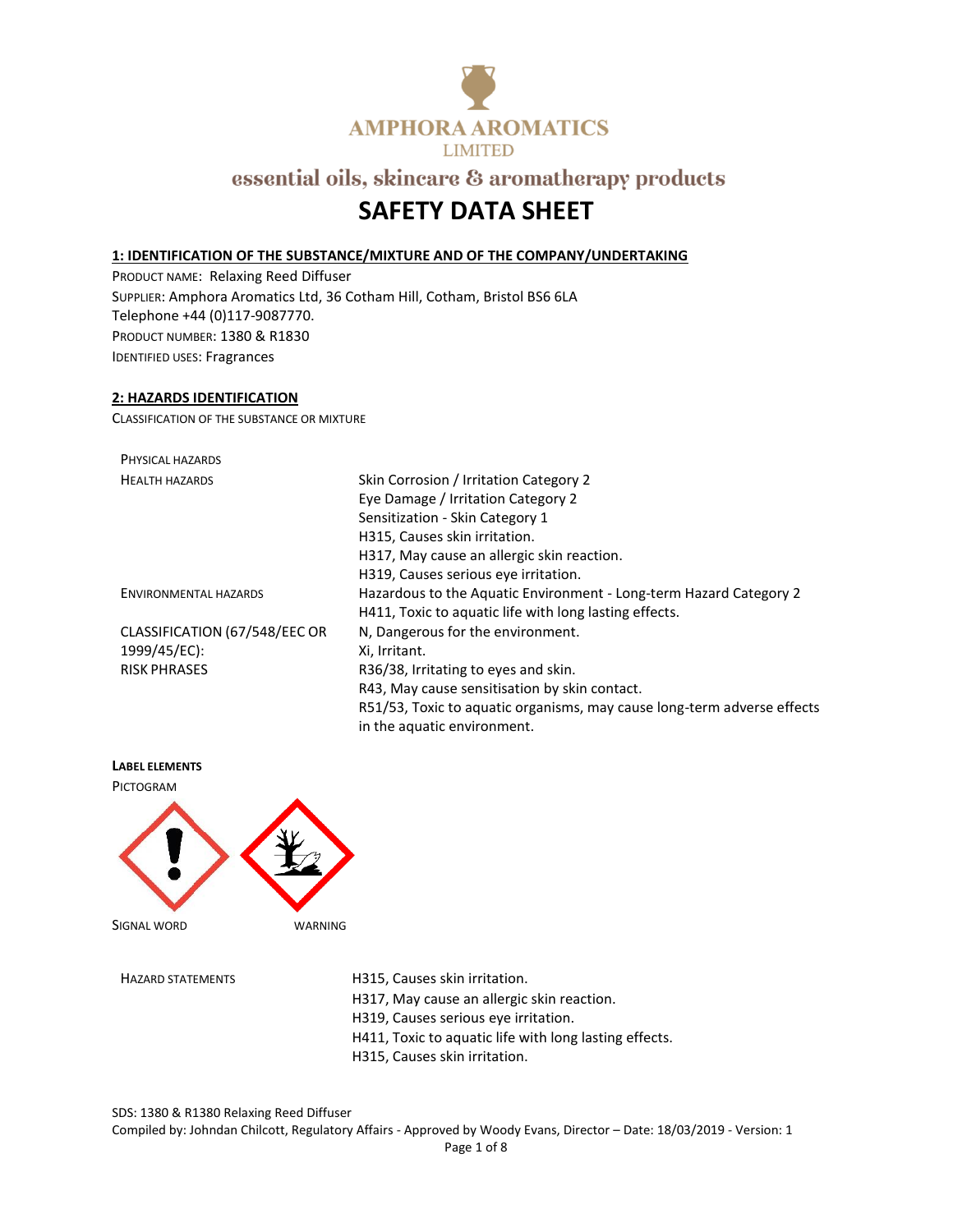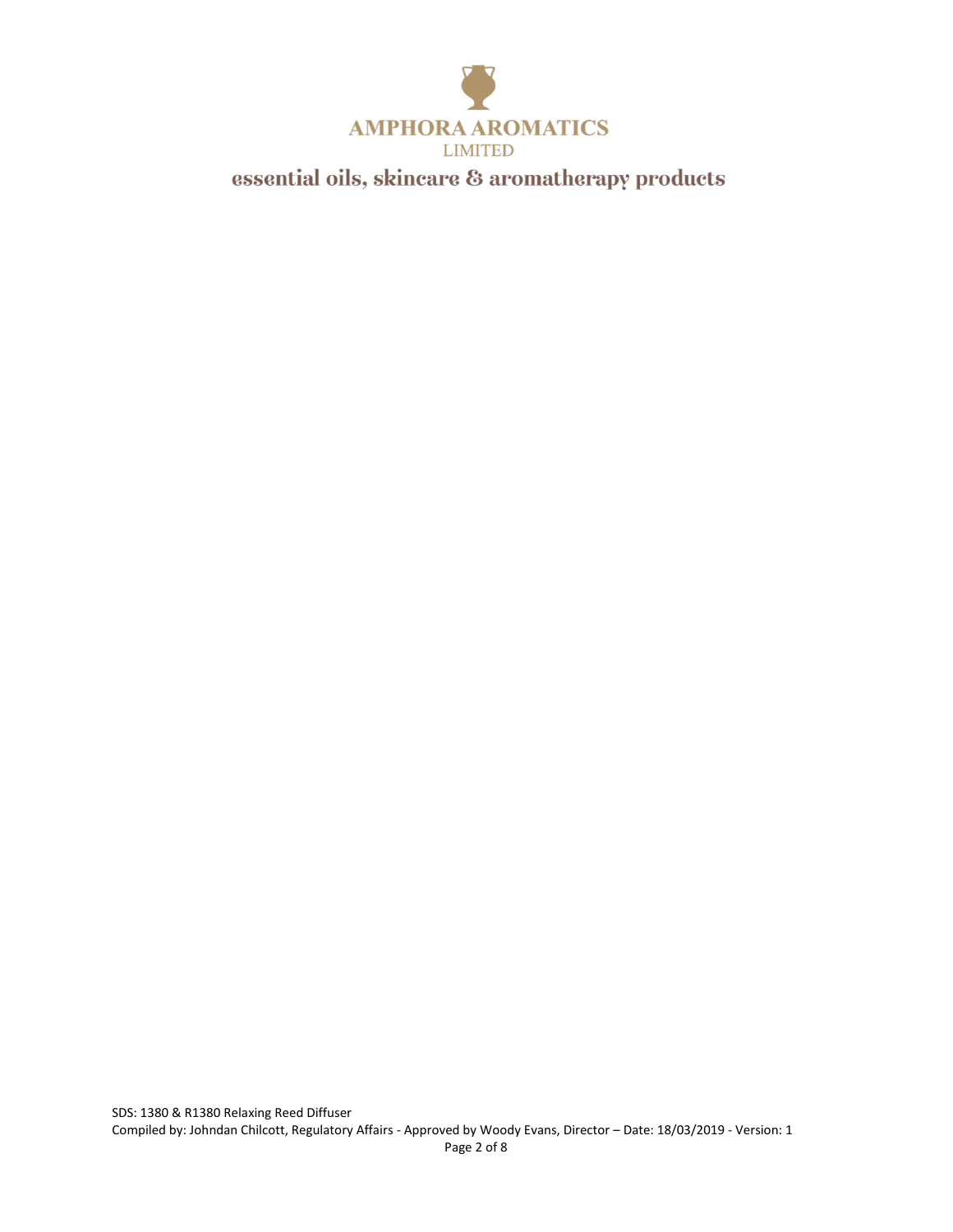

| <b>PRECAUTIONARY STATEMENTS</b> | P261, Avoid breathing vapour or dust.<br>P264, Wash hands and other contacted skin thoroughly after handling.<br>P272, Contaminated work clothing should not be allowed out of the |
|---------------------------------|------------------------------------------------------------------------------------------------------------------------------------------------------------------------------------|
|                                 | workplace.<br>P273, Avoid release to the environment.                                                                                                                              |
|                                 |                                                                                                                                                                                    |
|                                 | P280, Wear protective gloves/eye protection/face protection.<br>P302/352, IF ON SKIN: Wash with plenty of soap and water.                                                          |
|                                 |                                                                                                                                                                                    |
|                                 | P305/351/338, IF IN EYES: Rinse cautiously with water for several                                                                                                                  |
|                                 | minutes. Remove contact lenses, if present and easy to do. Continue<br>rinsing.                                                                                                    |
|                                 | P333/313, If skin irritation or rash occurs: Get medical advice/attention.                                                                                                         |
|                                 | P337/313, If eye irritation persists: Get medical advice/attention.                                                                                                                |
|                                 | P362, Take off contaminated clothing and wash before reuse.                                                                                                                        |
|                                 | P391, Collect spillage.                                                                                                                                                            |
|                                 | P501, Dispose of contents/container to approved disposal site, in<br>accordance with local regulations.                                                                            |
| <b>CONTAINS</b>                 | Menthone, di-Citronellol. May produce an allergic reaction.                                                                                                                        |

#### **3: COMPOSITION/INFORMATION ON INGREDIENTS**

| 80.00% 2,2-dimethyl-1,3-dioxolan-4-ylmethanol |                                                        |
|-----------------------------------------------|--------------------------------------------------------|
| <b>CAS NUMBER: 100-79-8</b>                   | EC NUMBER: 202-888-7                                   |
| CLASSIFICATION FOR (DSD)67/548/EEC            | $XI$ ; R36                                             |
| CLASSIFICATION FOR CLP) 1272/2008             | H319,-                                                 |
| 20.00% Relax & Indulge Blend EQA81539         |                                                        |
| CAS NUMBER: N/A                               | EC NUMBER: N/A                                         |
| CLASSIFICATION FOR (DSD)67/548/EEC            | XN-N; R38-R43-R65- R50/53                              |
| CLASSIFICATION FOR CLP) 1272/2008             | SCI 2-EDI 2-SS 1-AH 1-EH A1-EH C1;H304-H315-           |
|                                               | H317-H319-H410,-                                       |
| 5.50% d, I-Limonene (isomer unspecified)      |                                                        |
| CAS NUMBER: 7705-14-8                         | EC NUMBER: 231-732-0                                   |
| CLASSIFICATION FOR (DSD)67/548/EEC            | XN-N; R10-R38-R43-R65-R50/53                           |
| CLASSIFICATION FOR CLP) 1272/2008             | FL 3-SCI 2-SS 1B-AH 1-EH A1-EH C1;H226-H304-H315-H317- |
|                                               | H410,-                                                 |
| 3.11% Linalool                                |                                                        |
| <b>CAS NUMBER: 78-70-6</b>                    | FC NUMBER: 201-134-4                                   |
| CLASSIFICATION FOR (DSD)67/548/EEC            | $Xi:$ R38                                              |
| CLASSIFICATION FOR CLP) 1272/2008             | SCI 2-EDI 2;H315-H319,-                                |
| 2.94% Linalyl acetate                         |                                                        |
| <b>CAS NUMBER: 97-53-0</b>                    | EC NUMBER: 202-589-1                                   |
| CLASSIFICATION FOR (DSD)67/548/EEC            | $Xi:$ R38                                              |
| CLASSIFICATION FOR CLP) 1272/2008             | SCI 2-EDI 2;H315-H319,-                                |
| 1.60% dl-Citronellol                          |                                                        |
| <b>CAS NUMBER: 106-22-9</b>                   | EC NUMBER: 203-375-0                                   |
|                                               |                                                        |

SDS: 1380 & R1380 Relaxing Reed Diffuser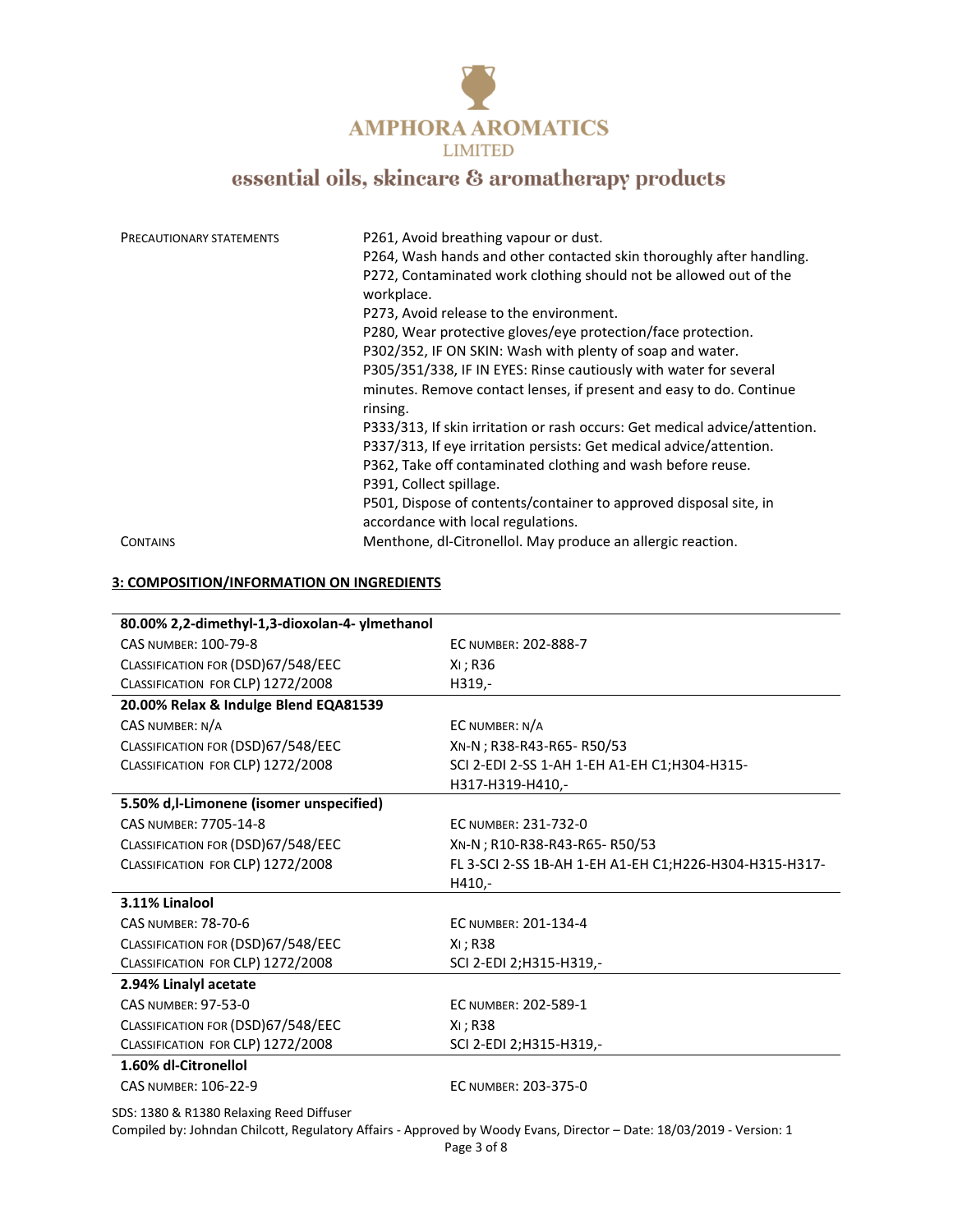

| CLASSIFICATION FOR (DSD)67/548/EEC | X <sub>I</sub> -N; R38-R43-R51/53            |
|------------------------------------|----------------------------------------------|
| CLASSIFICATION FOR CLP) 1272/2008  | SCI 2-EDI 2-SS 1B;H315-H317-H319,-           |
| 0.40% Geraniol                     |                                              |
| CAS NUMBER: 106-24-1               | FC NUMBER: 203-377-1                         |
| CLASSIFICATION FOR (DSD)67/548/EEC | Xi; R38-R41-R43                              |
| CLASSIFICATION FOR CLP) 1272/2008  | SCI 2-EDI 1-SS 1;H315-H317-H318,-            |
| 0.28% Menthone                     |                                              |
| CAS NUMBER: 10458-14-7             | FC NUMBER: 233-944-9                         |
| CLASSIFICATION FOR (DSD)67/548/EEC | X <sub>1</sub> ; R38-R43                     |
| CLASSIFICATION FOR CLP) 1272/2008  | SCI 2-SS 1B; H315-H317,-                     |
| 0.20% beta-Caryophyllene           |                                              |
| <b>CAS NUMBER: 87-44-5</b>         | FC NUMBER: 201-746-1                         |
| CLASSIFICATION FOR (DSD)67/548/EEC | X <sub>N</sub> ; R <sub>65</sub>             |
| CLASSIFICATION FOR CLP) 1272/2008  | AH 1;H304,-                                  |
| 0.04% alpha-Pinene                 |                                              |
| <b>CAS NUMBER: 80-56-8</b>         | EC NUMBER: 201-291-9                         |
| CLASSIFICATION FOR (DSD)67/548/EEC | Xn; R10-R38-R43-R65                          |
| CLASSIFICATION FOR CLP) 1272/2008  | FL 3-SCI 2-SS 1B-AH 1; H226-H304-H315-H317,- |
| 0.004% Myrcene                     |                                              |
| CAS NUMBER: 123-35-3               | EC NUMBER: 204-622-5                         |
| CLASSIFICATION FOR (DSD)67/548/EEC | Xn; R10-R38-R65                              |
| CLASSIFICATION FOR CLP) 1272/2008  | FL 3-SCI 2-EDI 2-AH 1;H226-H304-H315-H319,-  |

The Full Text for all R-Phrases and Hazard Statements are Displayed in Section 16.

#### **4: FIRST AID MEASURES**

| <b>INHALATION</b>          | No data available.                                              |
|----------------------------|-----------------------------------------------------------------|
| <b>INGESTION</b>           | No data available.                                              |
| SKIN CONTACT               | Wash with plenty of soap and water.                             |
| EYE CONTACT                | Rinse cautiously with water for several minutes. Remove contact |
|                            | lenses, if present and easy to do. Continue rinsing.            |
| <b>GENERAL INFORMATION</b> | Causes skin irritation.                                         |
|                            | May cause an allergic skin reaction.                            |
|                            | Causes serious eye irritation.                                  |
| NOTES FOR THE DOCTOR       | No data available.                                              |
|                            |                                                                 |
|                            |                                                                 |

### **5: FIREFIGHTING MEASURES**

| EXTINGUISHING MEDIA RECOMMENDED: | Carbon dioxide, Dry chemical, Foam.                            |
|----------------------------------|----------------------------------------------------------------|
| SPECIAL HAZARDS ARISING FROM THE | Carbon monoxide, Unidentified organic compounds.               |
| <b>SUBSTANCE OR MIXTURE</b>      |                                                                |
| <b>ADVICE FOR FIRE FIGHTERS</b>  | In case of insufficient ventilation, wear suitable respiratory |
|                                  | equipment.                                                     |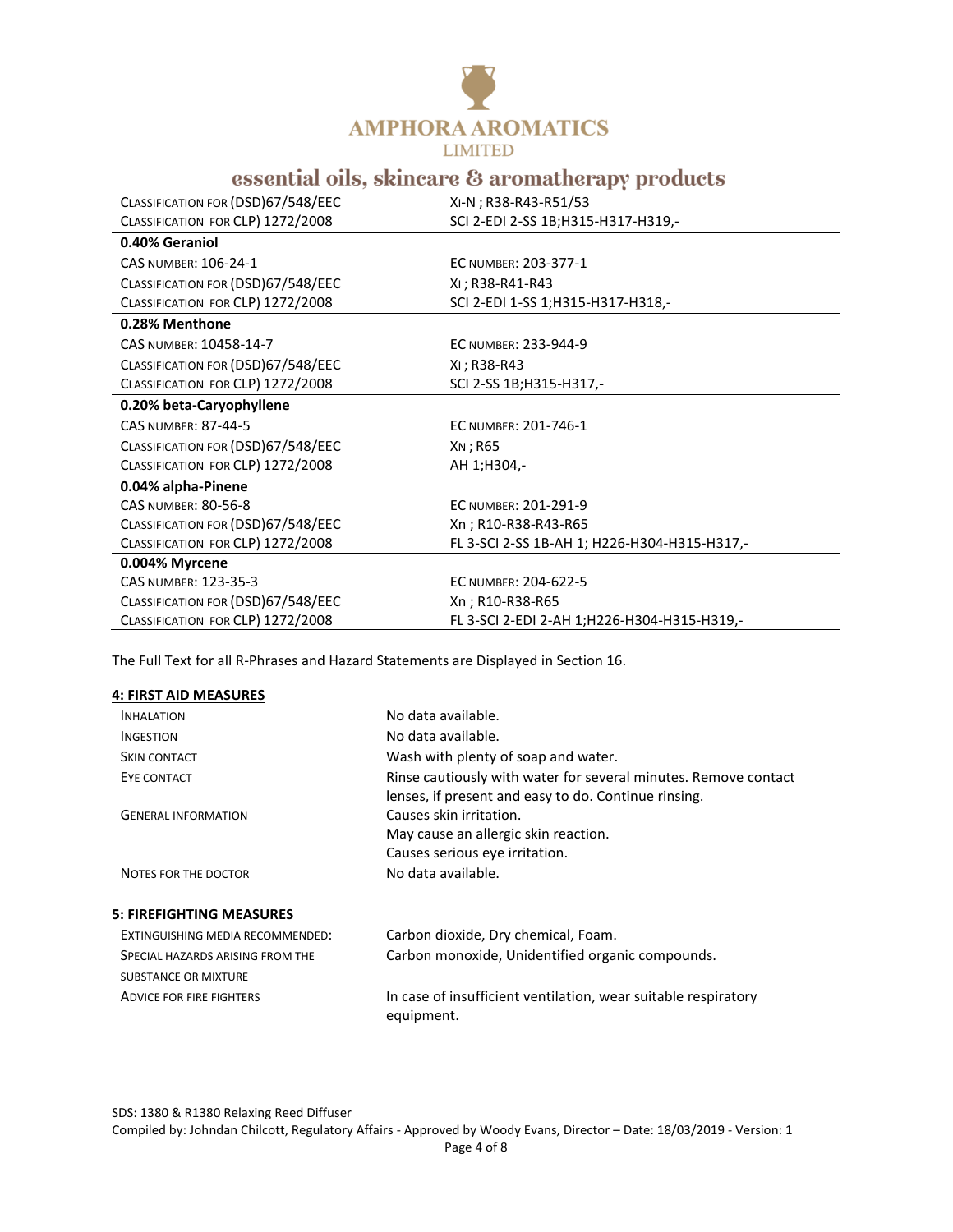

#### **6: ACCIDENTAL RELEASE MEASURES**

| PERSONAL PRECAUTIONS:                  | Avoid inhalation. Avoid contact with skin and eyes. See protective<br>measures under Section 7 and 8.                                                                                                                                                                                                      |
|----------------------------------------|------------------------------------------------------------------------------------------------------------------------------------------------------------------------------------------------------------------------------------------------------------------------------------------------------------|
| <b>ENVIRONMENT PRECAUTIONS:</b>        | Keep away from drains, surface and ground water, and soil.                                                                                                                                                                                                                                                 |
| CLEANING UP METHODS FOR SPILLAGES:     | Remove ignition sources. Provide adequate ventilation. Avoid<br>excessive inhalation of vapours. Contain spillage immediately by use of<br>sand or inert powder. Dispose of according to local regulations.                                                                                                |
| 7: HANDLING AND STORAGE                |                                                                                                                                                                                                                                                                                                            |
| <b>PRECAUTIONS FOR SAFE HANDLING:</b>  | Keep away from heat, sparks, open flames and hot surfaces. - No<br>smoking. Use personal protective equipment as required. Use in<br>accordance with good manufacturing and industrial hygiene<br>practices. Use in areas with adequate ventilation Do not eat, drink or<br>smoke when using this product. |
| CONDITIONS FOR SAFE STORAGE, INCLUDING | Store in a well-ventilated place. Keep container tightly closed. Keep                                                                                                                                                                                                                                      |
| ANY INCOMPATIBILITIES:                 | cool. Ground/bond container and receiving equipment. Use<br>explosion-proof electrical, ventilating and lighting equipment. Use<br>only non-sparking tools. Take precautionary measures against static<br>discharge.                                                                                       |
| SPECIFIC END USE(S):                   | Fragrances: Use in accordance with good manufacturing and<br>industrial hygiene practices.                                                                                                                                                                                                                 |

#### **8: EXPOSURE CONTROLS/PERSONAL PROTECTION**



EYE/FACE PROTECTION Wear protective eye protection/face protection HAND PROTECTION **Wear protective gloves**.

RESPIRATORY PROTECTION Under normal conditions of use and where adequate ventilation is available to prevent build-up of excessive vapour, this material should not require special engineering controls. However, in conditions of high or prolonged use, or high temperature or other conditions which increase exposure, the following engineering controls can be used to minimise exposure to personnel: a) Increase ventilation of the area with local exhaust ventilation. b) Personnel can use an approved, appropriately fitted respirator with organic vapour cartridge or canisters and particulate filters. c) Use closed systems for transferring and processing this material.

SDS: 1380 & R1380 Relaxing Reed Diffuser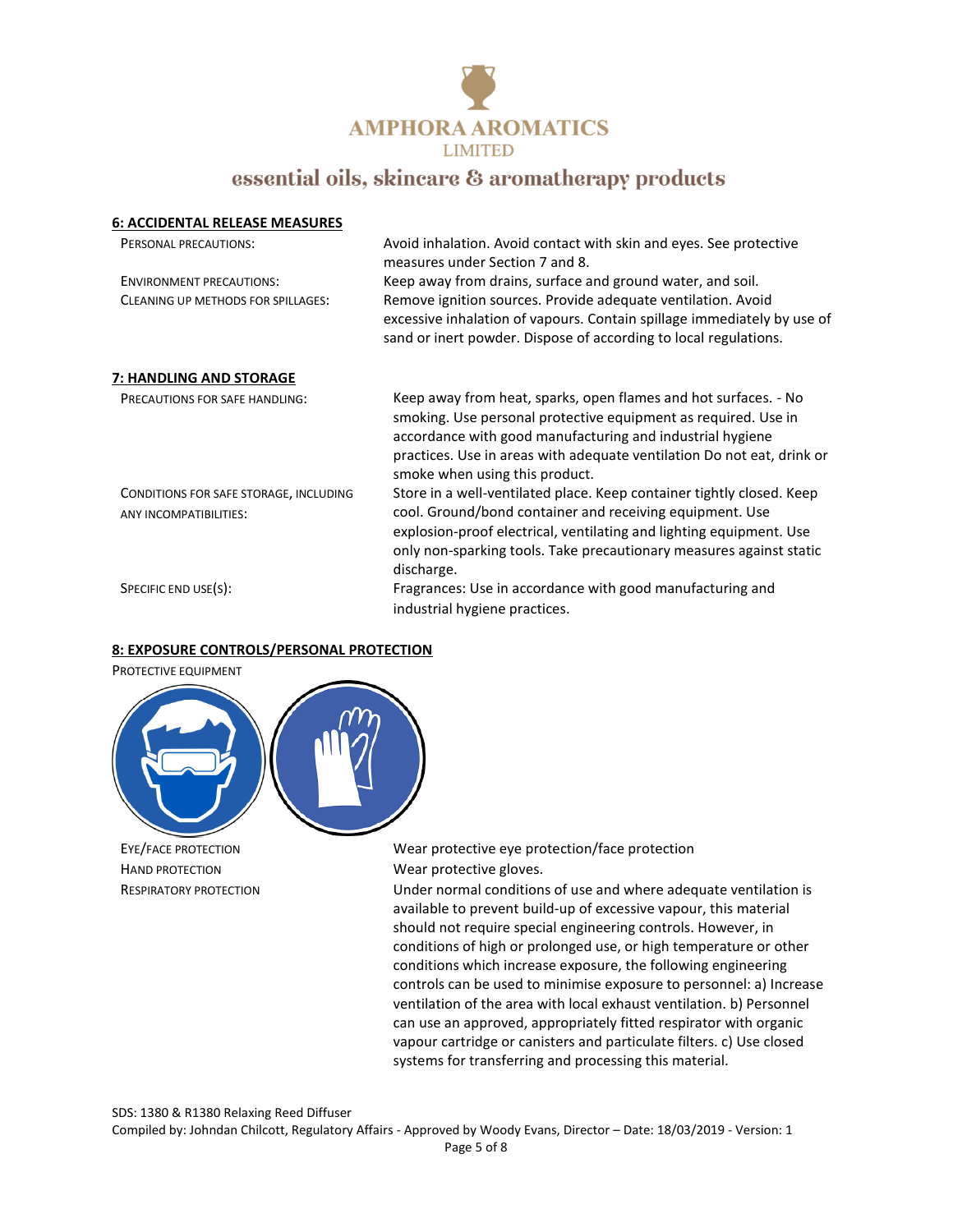

#### **9: PHYSICAL AND CHEMICAL PROPERTIES**

| Not determined |
|----------------|
| Not determined |
| Not determined |
| 70°            |
| Not determined |
| Not determined |
|                |

#### **10: STABILITY AND REACTIVITY**

| REACTIVITY:                              | Presents no significant reactivity hazard, by itself or in contact with |
|------------------------------------------|-------------------------------------------------------------------------|
|                                          | water.                                                                  |
| STABILITY:                               | Good stability under normal storage conditions.                         |
| POSSIBILITY OF HAZARDOUS REACTIONS:      | Not expected under normal conditions of use.                            |
| CONDITIONS TO AVOID:                     | Avoid extreme heat.                                                     |
| <b>INCOMPATIBLE MATERIALS:</b>           | Avoid contact with strong acids, alkalis or oxidising agents.           |
| <b>HAZARDOUS DECOMPOSITION PRODUCTS:</b> | Not expected.                                                           |

#### **11: TOXICOLOGICAL INFORMATION**

This mixture has not been tested as a whole for health effects. The health effects have been calculated using the methods outlined in Regulation (EC) No 1272/2008 (CLP) Causes skin irritation. May cause an allergic skin reaction. Causes serious eye irritation. ASSUMED TOXICITY VALUE (LD50 OR ATE) FOR ACUTE ORAL TOXICITY: >>5000 ASSUMED TOXICITY VALUE (LD50 OR ATE) FOR ACUTE DERMAL TOXICITY: >>5000 ASSUMED TOXICITY VALUE (LC50 OR ATE) FOR ACUTE INHALATION TOXICITY: Not Available<br>INHALATION ROUTE: Not Available **INHALATION ROUTE:** 

#### **12: ECOLOGICAL INFORMATION**

| <b>ECOTOXICITY</b>                        | Toxic to aquatic life with long lasting effects.                            |
|-------------------------------------------|-----------------------------------------------------------------------------|
| PERSISTENCE AND DEGRADABILITY             | Not available                                                               |
| <b>BIOACCUMULATIVE POTENTIAL</b>          | Not available                                                               |
| <b>MOBILITY IN SOIL</b>                   | Not available                                                               |
| <b>RESULTS OF PBT AND VPVB ASSESSMENT</b> | This substance does not meet the PBT/vPvB criteria of REACH,<br>annex XIII. |
| <b>13: DISPOSAL CONSIDERATIONS</b>        |                                                                             |

DISPOSAL METHODS Dispose of in accordance with local regulations. Avoid disposing into drainage systems and into the environment. Empty containers should be taken to an approved waste handling site for recycling or disposal.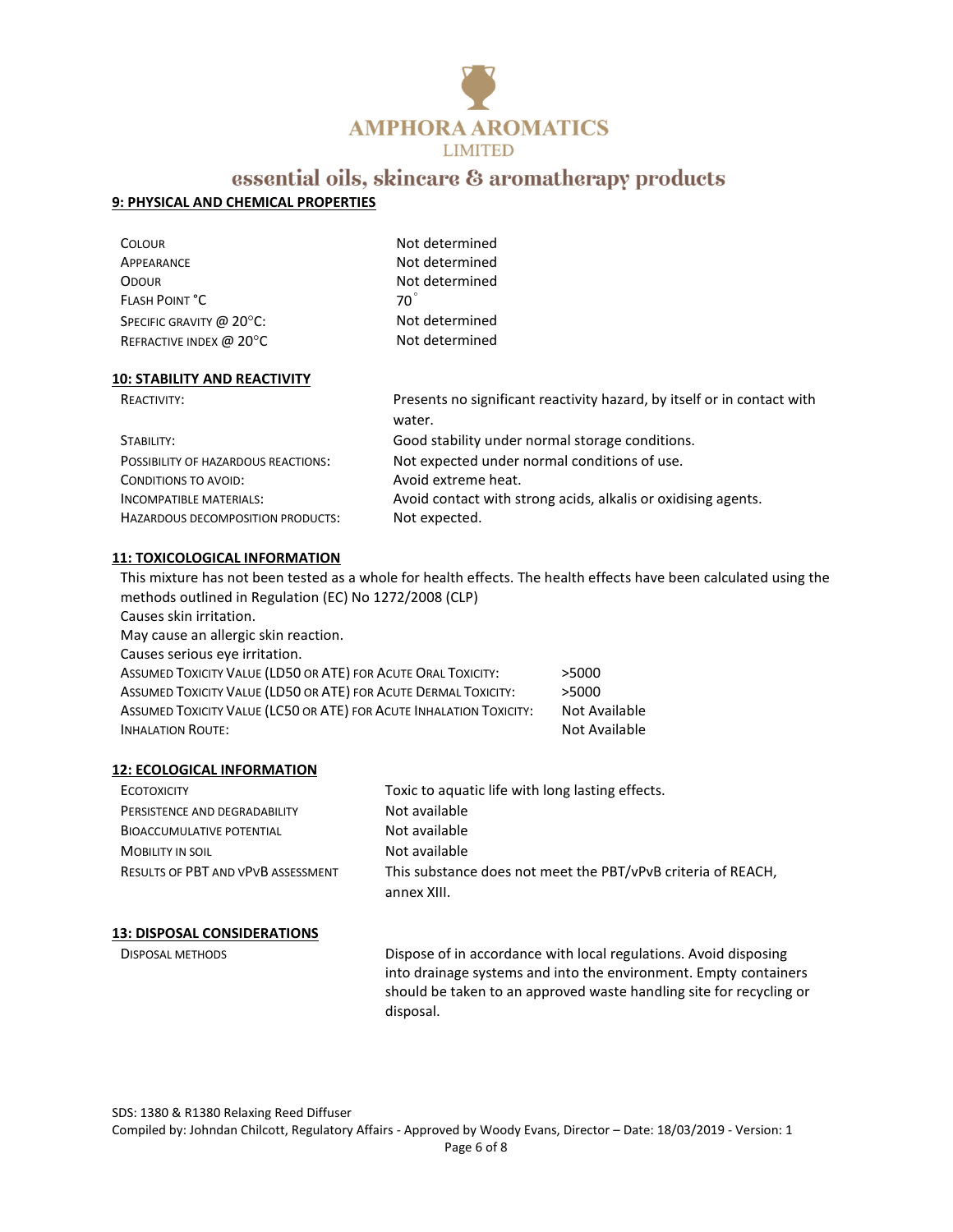

| <b>14: TRANSPORT INFORMATION</b>                                                  |                                                                                                                             |
|-----------------------------------------------------------------------------------|-----------------------------------------------------------------------------------------------------------------------------|
| UN No.                                                                            | <b>UN3082</b>                                                                                                               |
| <b>PROPER SHIPPING NAME</b>                                                       | ENVIRONMENTALLY HAZARDOUS SUBSTANCE, LIQUID, N.O.S. (d,I-<br>Limonene (isomer unspecified), Relax & Indulge Blend EQA81539) |
| TRANSPORT HAZARD CLASS(ES)                                                        | 9                                                                                                                           |
| <b>PACKING GROUP</b>                                                              | Ш                                                                                                                           |
| <b>ENVIRONMENTALLY HAZARDOUS</b><br>SUBSTANCE/MARINE POLLUTANT                    | This is an environmentally hazardous substance.                                                                             |
| <b>TRANSPORT IN BULK ACCORDING TO ANNEX II</b><br>OF MARPOL73/78 AND THE IBC CODE | Not applicable                                                                                                              |
| <b>15: REGULATORY INFORMATION</b>                                                 |                                                                                                                             |
| SAFETY, HEALTH AND                                                                | None additional                                                                                                             |
| <b>FNVIRONMENTAL</b>                                                              |                                                                                                                             |
| REGULATIONS/LEGISLATION SPECIFIC                                                  |                                                                                                                             |
| FOR THE SUBSTANCE OR MIXTURE                                                      |                                                                                                                             |
| <b>EU LEGISLATION</b>                                                             | None additional                                                                                                             |
| <b>GUIDANCE</b>                                                                   | None additional                                                                                                             |
| <b>16: OTHER INFORMATION</b>                                                      |                                                                                                                             |
| <b>CONCENTRATION % LIMITS:</b>                                                    | EH C2=22.74% EH C3=2.27% SCI 2=36.55% EDI 2=9.64% SS 1=18.19%                                                               |
| <b>TOTAL FRACTIONAL VALUES:</b>                                                   | EH C2=4.40 EH C3=43.98 SCI 2=2.74 EDI 2=10.37 SS 1=5.50                                                                     |

#### **KEY TO ABBREVIATIONS**

| <b>ABBREVIATION</b> | <b>MEANING</b>                                                     |
|---------------------|--------------------------------------------------------------------|
| AH1                 | <b>Aspiration Hazard Category 1</b>                                |
| ATI <sub>4</sub>    | <b>Acute Toxicity - Inhalation Category 4</b>                      |
| ATD <sub>4</sub>    | Acute Toxicity - Dermal Category 4                                 |
| ATO 4               | Acute Toxicity - Oral Category 4                                   |
| EDI <sub>1</sub>    | Eye Damage / Irritation Category 1                                 |
| EDI <sub>2</sub>    | Eye Damage / Irritation Category 2                                 |
| EH A1               | Hazardous to the Aquatic Environment - Acute Hazard Category 1     |
| EH <sub>C1</sub>    | Hazardous to the Aquatic Environment - Long-term Hazard Category 1 |
| EH <sub>C2</sub>    | Hazardous to the Aquatic Environment - Long-term Hazard Category 2 |
| EH <sub>C3</sub>    | Hazardous to the Aquatic Environment - Long-term Hazard Category 3 |
| FL <sub>3</sub>     | Flammable Liquid, Hazard Category 3                                |
| FS <sub>2</sub>     | Flammable Solid, Hazard Category 2                                 |
| H226                | Flammable liquid and vapour.                                       |
| H <sub>228</sub>    | Flammable solid.                                                   |
| H302                | Harmful if swallowed.                                              |
| H304                | May be fatal if swallowed and enters airways.                      |
| H312                | Harmful in contact with skin.                                      |
| H315                | Causes skin irritation.                                            |

SDS: 1380 & R1380 Relaxing Reed Diffuser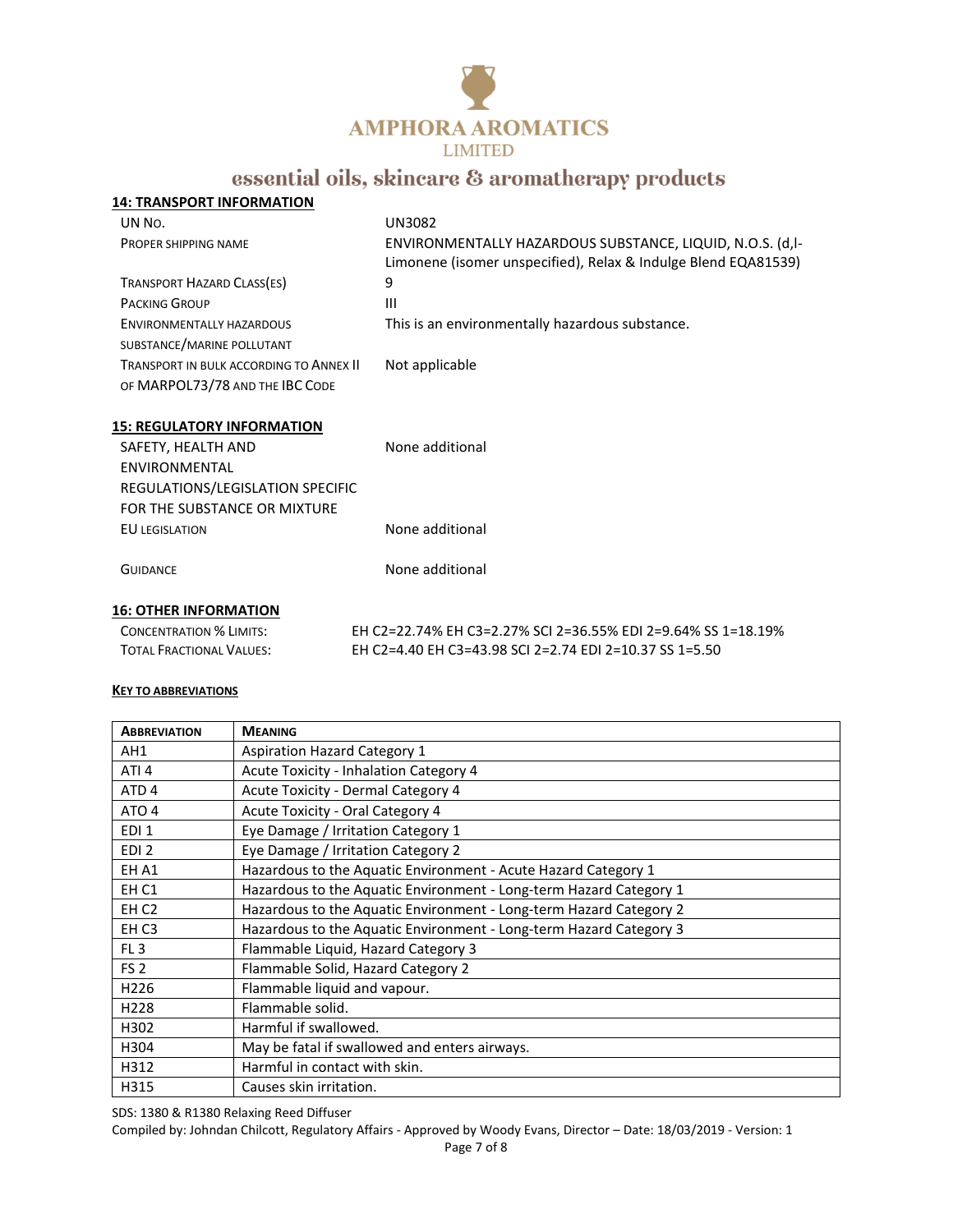

| H317             | May cause an allergic skin reaction.                                                           |
|------------------|------------------------------------------------------------------------------------------------|
| H318             | Causes serious eye damage.                                                                     |
| H319             | Causes serious eye irritation.                                                                 |
| H332             | Harmful if inhaled.                                                                            |
| H341             | Suspected of causing genetic defects (exposure route).                                         |
| H351             | Suspected of causing cancer (exposure route).                                                  |
| H371             | May cause damage to organs (organs, exposure route).                                           |
| H400             | Very toxic to aquatic life.                                                                    |
| H410             | Very toxic to aquatic life with long lasting effects.                                          |
| H411             | Toxic to aquatic life with long lasting effects.                                               |
| H412             | Harmful to aquatic life with long lasting effects.                                             |
| MUT <sub>2</sub> | <b>Germ Cell Mutagenicity Category 2</b>                                                       |
| P202             | Do not handle until all safety precautions have been read and understood.                      |
| P210             | Keep away from heat, sparks, open flames and hot surfaces. - No smoking.                       |
| P233             | Keep container tightly closed.                                                                 |
| P240             | Ground/bond container and receiving equipment.                                                 |
| P241             | Use explosion-proof electrical, ventilating and lighting equipment.                            |
| P242             | Use only non-sparking tools.                                                                   |
| P243             | Take precautionary measures against static discharge.                                          |
| P260             | Do not breathe vapour or dust.                                                                 |
| P261             | Avoid breathing vapour or dust.                                                                |
| P264             | Wash hands and other contacted skin thoroughly after handling.                                 |
| P270             | Do not eat, drink or smoke when using this product.                                            |
| P271             | Use only outdoors or in a well-ventilated area.                                                |
| P272             | Contaminated work clothing should not be allowed out of the workplace.                         |
| P273             | Avoid release to the environment.                                                              |
| P280             | Wear protective gloves/eye protection/face protection                                          |
| P281             | Use personal protective equipment as required.                                                 |
| P301/310         | IF SWALLOWED: Immediately call a POISON CENTER or doctor/physician.                            |
| P301/312         | IF SWALLOWED: call a POISON CENTER or doctor/physician if you feel unwell.                     |
| P302/352         | IF ON SKIN: Wash with plenty of soap and water.                                                |
| P303/361/353     | IF ON SKIN (or hair): Remove/take off immediately all contaminated clothing. Rinse skin with   |
|                  | water/shower.                                                                                  |
| P304/340         | IF INHALED: Remove victim to fresh air and keep at rest in a position comfortable for          |
|                  | breathing.                                                                                     |
| P305/351/338     | IF IN EYES: Rinse cautiously with water for several minutes. Remove contact lenses, if present |
|                  | and easy to do. Continue rinsing.                                                              |
| P309/311         | IF exposed or if you feel unwell: Call a POISON CENTRE or doctor/physician.                    |
| P310             | Immediately call a POISON CENTER or doctor/physician.                                          |
| P312             | Call a POISON CENTRE or doctor/physician if you feel unwell.                                   |
| P330             | Rinse mouth.                                                                                   |
| P331             | Do not induce vomiting.                                                                        |
| P332/313         | If skin irritation occurs: Get medical advice/attention.                                       |
| P333/313         | If skin irritation or rash occurs: Get medical advice/attention.                               |
| P337/313         | If eye irritation persists: Get medical advice/attention.                                      |
| P362             | Take off contaminated clothing and wash before reuse.                                          |

SDS: 1380 & R1380 Relaxing Reed Diffuser